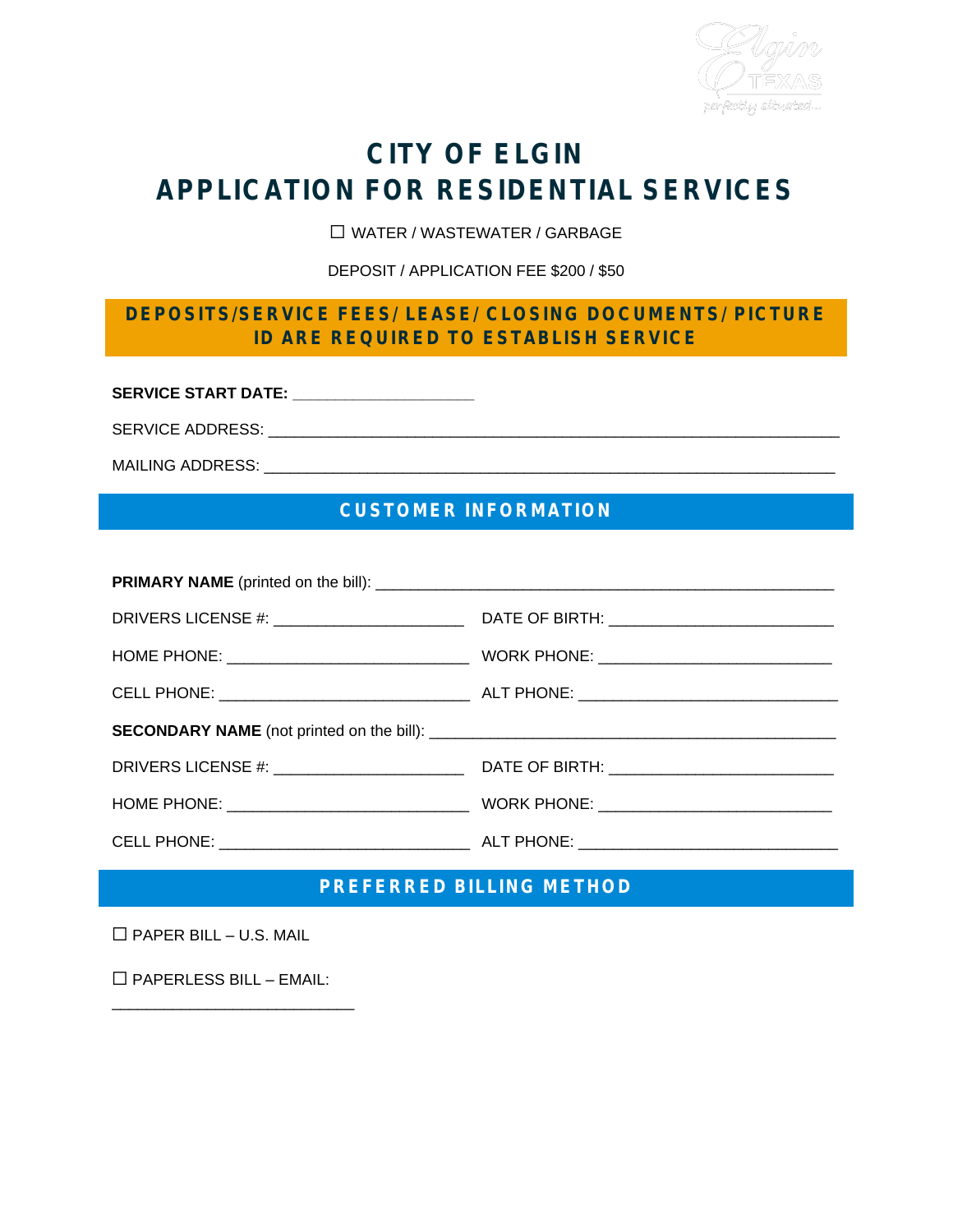

 $\Box$  Please check the box to elect to have your information remain confidential. Utility customers have the right to request confidentiality of personal information. Personal information is defined as "an individual social security number, address or telephone number". Typically, these things have been available routinely through an Open Records Request. All other information on your account is still subject to the terms of the Open Records Act. Further, this information is still available to other utility suppliers, law enforcement agencies, government officials and consumer reporting agencies.

| <b>Initial</b> | Customers are responsible for the timely payment of their Utility Bill whether the bill is<br>received or not. Utility bills are due on the date printed on the bill. If you do not receive<br>your utility bill, please contact the Utility Billing Department as soon as possible. |
|----------------|--------------------------------------------------------------------------------------------------------------------------------------------------------------------------------------------------------------------------------------------------------------------------------------|
| <b>Initial</b> | Customers are responsible for reviewing the accuracy of their Utility Bill. If you find an<br>error, please contact the Utility Billing Department as soon as possible.                                                                                                              |
| <b>Initial</b> | If not paid by the due date, a penalty of 10% of the unpaid balance is applied to the<br>account. Full payment including penalty charge is due no later than the 10 <sup>th</sup> day after bill<br>is due.                                                                          |
| <b>Initial</b> | Service will be disconnected if full payment is not received on or before the 10 <sup>th</sup> day of<br>due date of the month and will include a fee of \$75.00. This is an administrative fee and<br>will be charged whether your service is disconnected or not.                  |
| <b>Initial</b> | To restore service the past due balance and all penalties must be paid. After payment is<br>received, service will be restored by the end of business day.                                                                                                                           |
| <b>Initial</b> | Services restored AFTER HOURS will be charged an additional \$50.00 after hours<br>connection fee.                                                                                                                                                                                   |
| <i>Initial</i> | It is unlawful for any person or property owner to reconnect or attempt to reconnect<br>service and is punishable by fine up to \$100.00. If meters are found to be tampered with<br>(locks cut, etc.) fees will be charged to the account.                                          |

#### **IF THE DUE DATE FALLS ON A DATE THAT THE CITY OF ELGIN OFFICES ARE CLOSED (A WEEKEND OR HOLIDAY) YOU CAN STILL, MAKE YOUR PAYMENT AFTER HOURS BY UTILIZING THE NIGHT DROP BOX AT CITY HALL OR VIA THE WEBSITE AT WWW.ELGINTX.COM**

I certify that all the above information is true and correct to the best of my knowledge. Also, I acknowledge that any previous City of Elgin Utility Account balances owed by me or authorized person listed above will be due at the time of service.

**Payment accepted in the form of cash, check, money order, VISA, MASTER CARD or DISCOVER only (\$3 convenience fee). Make check payable to: CITY OF ELGIN UTILITIES**

\_\_\_\_\_\_\_\_\_\_\_\_\_\_\_\_\_\_\_\_\_\_\_\_\_\_\_\_\_\_\_\_\_\_\_\_\_\_\_\_\_\_\_\_\_\_\_\_\_\_\_\_\_

**SIGNATURE** 

\_\_\_\_\_\_\_\_\_\_\_\_\_\_\_\_\_\_\_\_\_\_\_\_